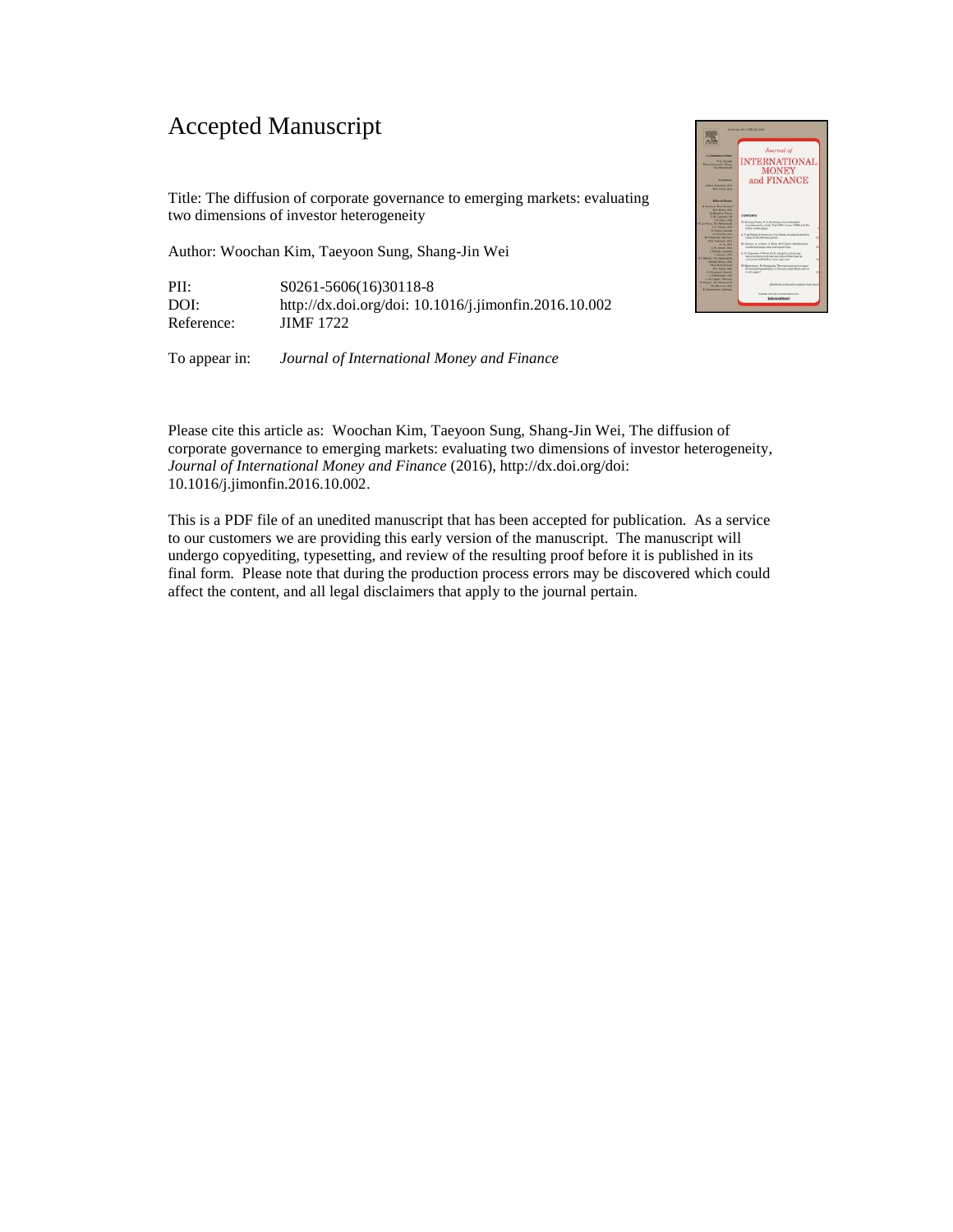## The Diffusion of Corporate Governance to Emerging Markets: Evaluating Two Dimensions of Investor Heterogeneity

WOOCHAN KIM

Korea University Business School and ECGI

TAEYOON SUNG

Yonsei University, School of Economics

SHANG-JIN WEI

Columbia University Business School, NBER, and CEPR

March 2016

 $\overline{a}$ 

 Kim (corresponding author): Korea University Business School, 145 Anam-Ro, Seongbuk-Gu, Seoul, 136-701, Korea, tel: +822-3290-2816 | E-mail: [wckim@korea.ac.kr;](mailto:wckim@korea.ac.kr) \*\* Sung: Yonsei University, School of Economics, 50 Yonsei-Ro, Seodaemun-Gu, Seoul 120-749, tel: +822-2123-5494 | E-mail: [tsung@yonsei.ac.kr;](mailto:tsung@yonsei.ac.kr) \*\*\* Wei: Columbia University, Graduate School of Business, 619 Uris Hall, 3022 Broadway, New York, NY 10027, USA, tel: 212-854- 9139 | Email: [shangjin.wei@columbia.edu .](mailto:shangjin.wei@columbia.edu)

We thank Reena Aggarwal, Pedro Matos, Wei Jiang, and other participants at the conference, "corporate governance around the world," held at Columbia University, and seminars at Korea University Business School, KAIST Graduate School of Management, and the ESG Research Study Group for helpful comments. We also thank Korea Corporate Governance Service (CGS) for providing the governance score data and Ellen Lin and Nikhil Patel for editorial assistance. We are also grateful for financial support from Korea University.